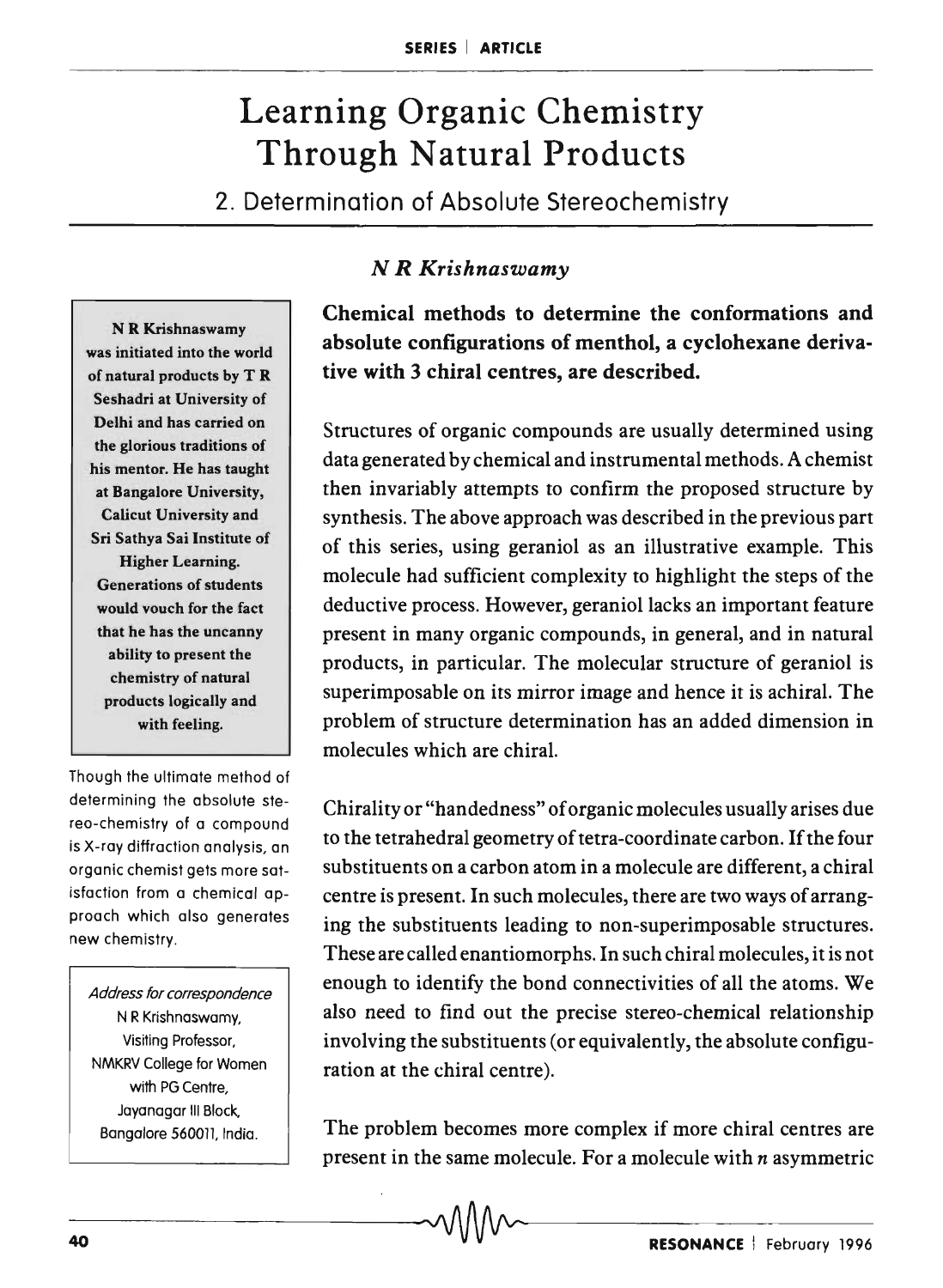centres, there are theoretically  $2<sup>n</sup>$  possible stereo-isomers. In this part of the series, we will discuss how the absolute stereochemistry of a compound can be delineated using chemical methods, with the help of an example containing multiple chiral centres.

The example we have chosen addresses another interesting structural problem. Molecules do not necessarily have rigid geometries. They can adopt many flexible 'conformations'. In ring systems, some conformations are especially preferred. The molecule we have chosen illustrates concepts associated with ring conformations as well as absolute configurations at chiral centres.

## Menthol - a Chiral Cyclohexane Derivative

As our illustrative example we have chosen Menthol which is a  $H_{\text{H}}$  Menthol is a constituent of monocyclic monoterpenoid alcohol. It is 2-isopropyl-5- the peppermint oil which is the methylcyclohexanol and has three chiral centres as shown in essential oil of Mentha piperita. *Scheme 1*. Therefore, 2<sup>3</sup> or eight optically active stereoisomers of this structure are possible and are known. These are  $(+)$  and  $(-)$ menthol,  $(+)$  and  $(-)$  neomenthol,  $(+)$  and  $(-)$  isomenthol, and  $(+)$  and  $(-)$  isoneomenthol. Further, being cyclohexane derivatives, menthol and its stereoisomers also exhibit conformational isomerism. Thus, this example can illustrate the principles involved in conformational analysis as well as .configurational assignments.

The problem is to assign the correct stereostructure to each of the eight isomers mentioned above. The first step would be to find out the relative configurations of the three asymmetric centres in each enantiomorphic pair of the four diastereoisomers. Determination of the absolute configuration would then lead to a unique stereostructure for each and every optical isomer. Scheme 1 shows all the possible structures.

Examination of the structures shows that compounds 1 and 2 which form a pair of enantiomorphs, are degenerate (that is they have the same energy) and should represent the thermodynamiMolecules do not necessarily have rigid geometries. They can adopt many flexible 'conformations' .

Enantiomorphs do not differ in physical or chemical properties except in the sign of optical rotation. whereas diastereoisomers differ in physical and chemical properties.

 $\sim$   $\wedge$   $\wedge$   $\wedge$   $\sim$  .  $\cdots$  .  $\cdots$  .  $\cdots$  .  $\cdots$  .  $\cdots$  .  $\cdots$  .  $\cdots$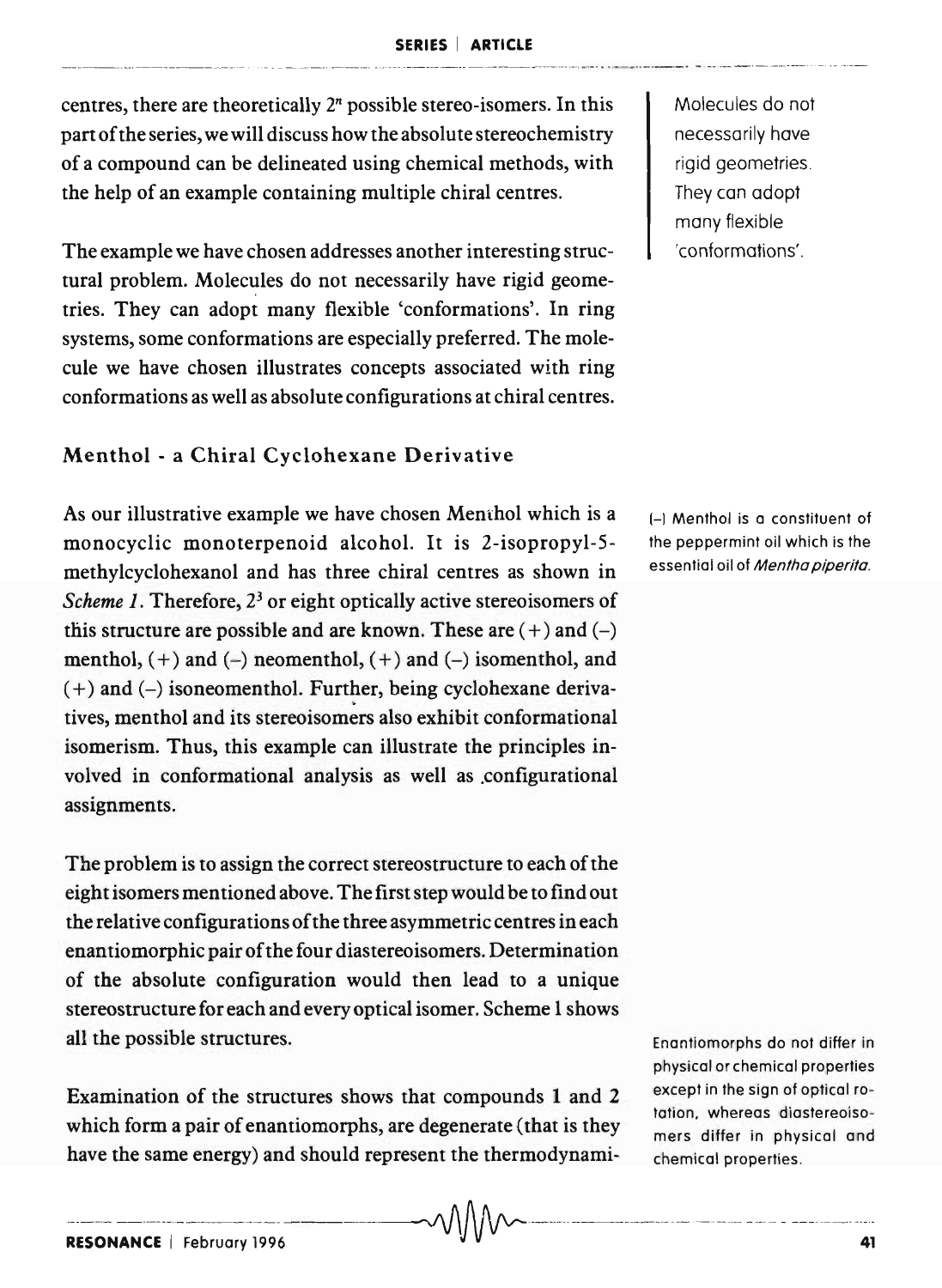

cally most stable enantiomorphic pair among the four pairs of diastereoisomers. Incidentally, it should be noted that enantiomorphs do not differ in energy content whereas diastereoisomers do. Compounds 1 and 2 are thermodynamically the most stable because all the three substituents attached to the cyclohexane framework are equatorially oriented. Therefore, the strain due to steric interactions between them, if any, will be at a minimum. On the other hand, each axial substituent introduces a finite amount of steric strain thus increasing the energy of the system. In structures 7 and 8, two of the substituents, namely the hydroxyl and the isopropyl groups are axially oriented and these should possess greater energy than 1 and 2.

An idea of the free energy contents and therefore, relative thermodynamic stabilities is given by the differences in boiling points, densities and refractive indices of the different stereo-isomers. As the energy content decreases, that is as the stability increases, the boiling point, density and refractive index decrease. An empirical relationship correlating thermodynamic stability with these physical properties is known as the *von Auwers-Skita rule.* A comparison of the physical properties of the four pairs of diastereoisomers

Cyclohexane prefers the chair conformation and bulky substituents opt for the equatorial position.

An axial substituent may encounter severe 1,3-diaxial steric and/or repulsive polar interactions thus causing a strain in the system .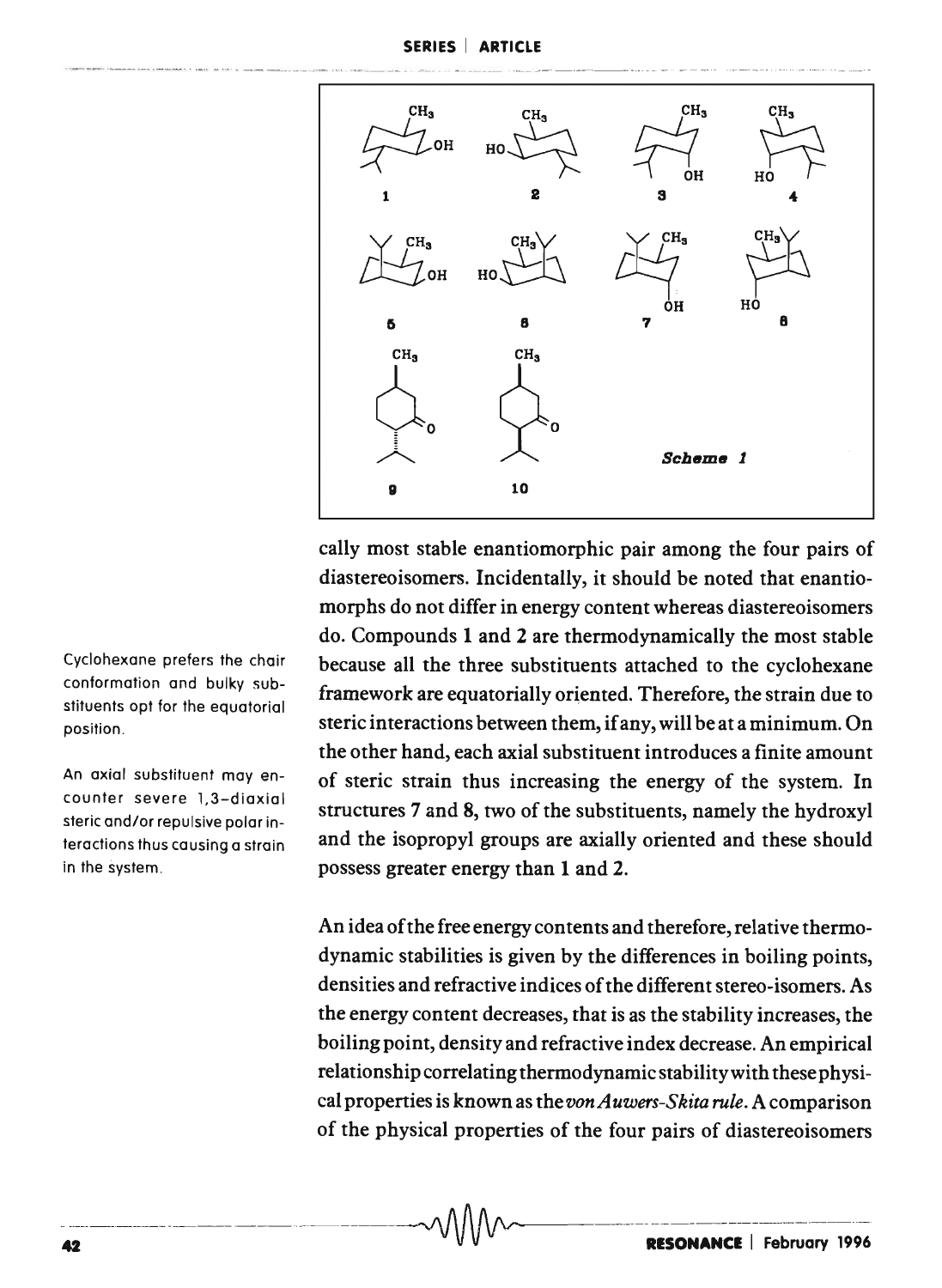shows that the two enantiomorphic forms of menthol are the most stable and, therefore, these can be assigned the structures 1 and 2.

Menthol and neomenthol both yield, on oxidation, the same ketone, menthone (9). Similarly, isomenthol and neoisomenthol give isomenthone (10). Hence, menthol and neomenthol are epimers differing in configuration only at carbon-I. Since we have already assigned structures 1 and 2 to the two enantiomorphic forms of menthol on the basis of von Auwers-Skita rules, neomenthol can be given structures 3 and 4. In these structures the hydroxyl group takes an axial orientation. By using conformational methods of analysis, Eliel was able to confirm these structural assignments as explained below.

Equatorial cydohexanols undergo acylation more readily than the corresponding axial isomers. In contrast, the axial isomers can be oxidised at a faster rate than their equatorial isomers, both yielding the same ketone. These observations can be explained on the basis of relative differences in the energies of the transition states. In the acylation reaction, the transition state for the axial alcohol experiences an increase in steric strain due to an increase in the size of the axial substituent. In the transition state of the equatorial isomer, on the other hand, the increase in the size of the substituent does not cause any appreciable increase in steric strain as the group is oriented away from the ring. The situation is just the reverse in the oxidation reaction wherein a  $sp<sup>3</sup>$  carbon gets converted into a  $sp^2$  carbon. This leads to a flattening of that part of the ring system and with that any axial-axial repulsion disappears. Thus, in the case of the axial alcohol, there is a decrease in steric strain in the transition state as the oxygen atom of the hydroxyl group leans away from its original vertical position to finally fall into the plane of the ring in the product ketone. In the equatorial isomer, a corresponding decrease in energy is not seen as the hydroxyl group is already, more or less, in the plane of the ring. These changes are pictorially shown in *Scheme 2.* 

Every reaction has to go through a transition state (t.s.) and the height of the energy barrier separating the reactant and the t.s. controls the rate of the reaction.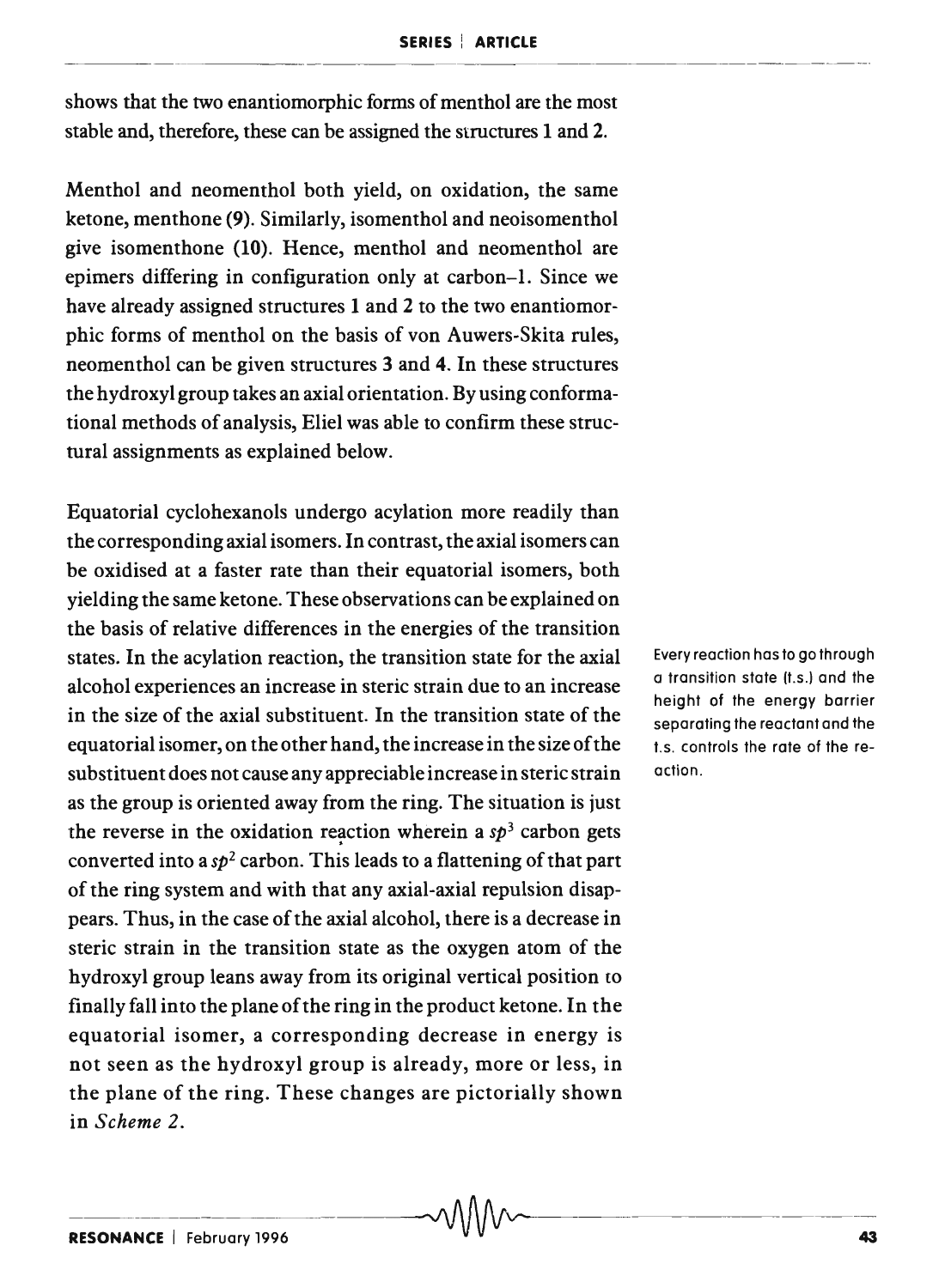

Now, it is known that the rates of acylation of the isomeric menthols follow the order: menthol  $>$  isomenthol  $>$ neoisomenthol > neomenthol. Therefore, in menthol and isomenthol, the hydroxyl group should be equatorially oriented whereas in neomenthol and neoisomenthol it takes an axial position. This is supported by the observation that neomenthol and neoisomenthol undergo oxidation at faster rates than menthol and isomenthol respectively.

*Scheme* 3 depicts another approach to the same problem. This is based on differences in the rates of base-cata lysed E2 elimination ofHCI from menthyl chloride 11 and neomenthyl chloride 12. In this reaction, neomenthyl chloride reacts 200 times faster than menthyl chloride. The E2 reaction is a concerted reaction unlike the El. The two leaving groups, hydrogen as proton and chlorine as chloride ion, should be *anti-* to each other for simultaneous expulsion so that the reaction path follows a straight line as shown in the Scheme. This can be compared to shooting an arrow

The E2 reaction is a one-step concerted process; no reactive intermediates are involved.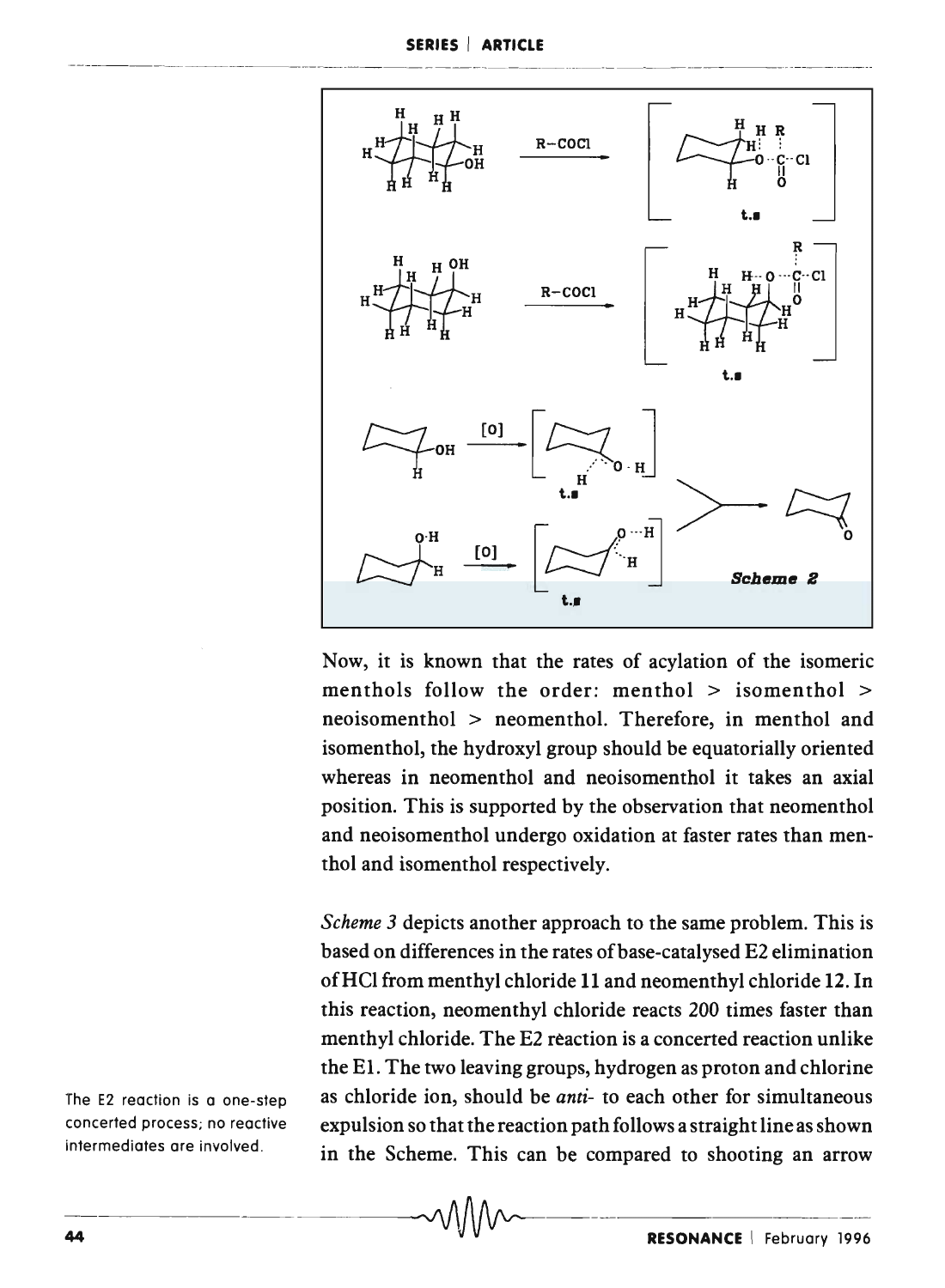

through a tree forming a straight hole in the trunk of the tree. An *anti-* arrangement of the hydrogen and chlorine is seen only in 12. On the other hand, 11 must first undergo a conformational change into the energetically less favourable conformer 13 where the chlorine is now axially oriented before it can undergo the E2 reaction. That is why 12 reacts several times faster than 11. Another consequence of the stereochemical differences between 12 and 13 is that in 13 only one anti-elimination is possible resulting in the exclusive formation of menth-2-ene (14) whereas two possibilities exist in 12 which gives a mixture of 14 and the isomeric menth-3-ene (15); the latter is the major product as it is thermodynamically more stable than 14. The formation of 15 as the major product can be predicted on the basis of the Saytzeff rule.

The final problem is the determination of the absolute stereochemistry of  $(-)$  menthol. As mentioned earlier, this compound can have either structure 1 or 2. The configurations in 1, according to the sequence rule, are lR, 2S and 3S. Isomer 2, accordingly, has the 1S, 2R, 3R configuration. On oxidation,  $(-)$  menthol yields (-) menthone whose absolute stereochemistry can be determined using the octant rule. This semi-empirical rule is based on the relationship between the sign of the Cotton effect in the optical rotatory dispersion spectrum and absolute configuration The change of 11 into 13 involves ring flipping where one chair form gets converted into an alternative chair. This is a conformational change with the configurations remaining unaffected.

The sequence rule formulated by Cahn. Ingold and Prelog is a method of designation of configurations which is not linked to an arbitrary reference compound like the earlier O,L nomenclature.